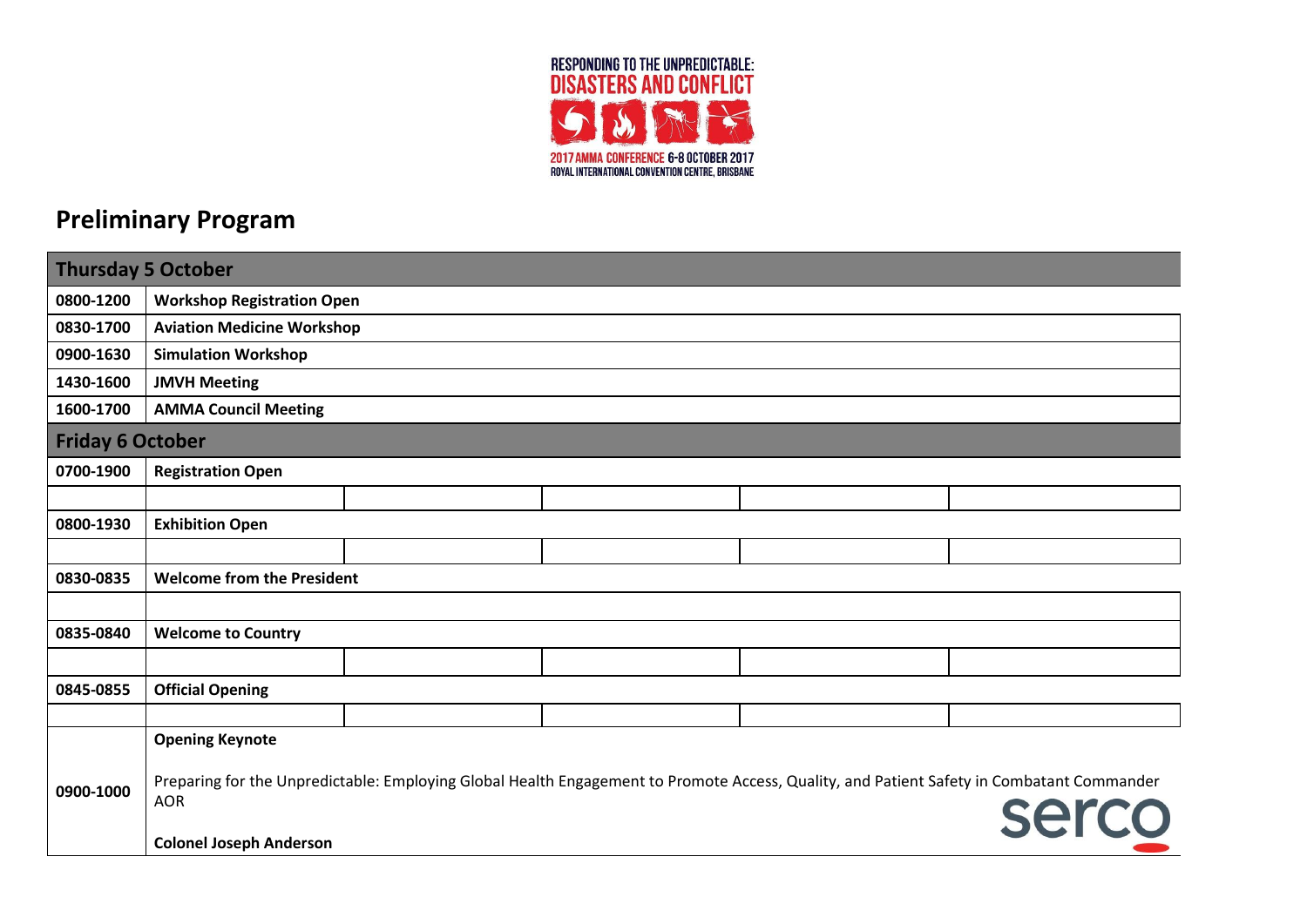

| 1000-1030 | <b>Morning Refreshments</b>                                                                                                                                    |                                                                                                                                                                                            |                                                                                                                                                           |                                                                                                                                                 |                                                                                                                                                                                         |
|-----------|----------------------------------------------------------------------------------------------------------------------------------------------------------------|--------------------------------------------------------------------------------------------------------------------------------------------------------------------------------------------|-----------------------------------------------------------------------------------------------------------------------------------------------------------|-------------------------------------------------------------------------------------------------------------------------------------------------|-----------------------------------------------------------------------------------------------------------------------------------------------------------------------------------------|
|           |                                                                                                                                                                |                                                                                                                                                                                            |                                                                                                                                                           |                                                                                                                                                 |                                                                                                                                                                                         |
| 1030-1230 | <b>Trauma</b>                                                                                                                                                  | <b>Veterans' Health</b>                                                                                                                                                                    | <b>Mental Health I</b>                                                                                                                                    | <b>Disasters I</b>                                                                                                                              | <b>Disasters II</b>                                                                                                                                                                     |
|           | Plenary                                                                                                                                                        | Room 1                                                                                                                                                                                     | <b>Room 2+3</b>                                                                                                                                           | <b>Room 4+5</b>                                                                                                                                 | <b>Room 6+7</b>                                                                                                                                                                         |
| 1030-1050 | Is the trauma 'golden<br>hour' really fool's gold?<br><b>COL Michael Reade</b>                                                                                 | The Impact of<br>deployment on<br>respiratory function of<br>contemporary Australian<br>Veterans<br>Honey Ighani                                                                           | Psychological reactions to<br>trauma are only half the<br>story<br><b>Kristin Graham</b>                                                                  | Health response to conflict<br>and disaster: can we learn<br>lessons from disaster<br>response in other<br>industries?<br><b>Dr Isaac Seidl</b> | Responding to the<br>Unpredictable: Some thoughts<br>on short notice HADR<br>deployments, with case<br>studies<br>Dr Gavin Day                                                          |
| 1055-1115 | Airway and Ventilation<br>Management following<br>Severe Burns<br><b>CDR Anthony Holley</b>                                                                    | Dietary intake and<br>associations with<br>cardiometabolic health in<br>Australian Vietnam<br>veterans with and<br>without posttraumatic<br>stress disorder (PTSD)<br><b>Rebecca Theal</b> | Operational and<br><b>Occupational Concerns</b><br>and the Mental Health of<br><b>Military Personnel</b><br>Sasha Banjavcic-booker                        | Increasing Interoperability<br><b>Through Preparedness</b><br><b>LTCOL David Bullock</b>                                                        | Super-Cyclone Yolanda -- an<br>account of the AusMAT<br>deployment to the Philippines<br>following the strongest<br>cyclone in history<br>Dr Jorian Kippax                              |
|           |                                                                                                                                                                | Reducing the Chronic                                                                                                                                                                       |                                                                                                                                                           |                                                                                                                                                 |                                                                                                                                                                                         |
| 1120-1140 | An Endoscopic Trial of<br>Fibrin/Thrombin patches,<br>Fibrin/Thrombin glue and<br>Beta-Chitin patches for<br>major vessel bleeding<br><b>Dr Alistair Jukes</b> | Pain Experience of<br>Defence Personnel: A<br><b>Randomised Controlled</b><br><b>Trial of an Attentional</b><br><b>Bias Modification</b><br>Protocol<br><b>Dr Melanie White</b>            | Incidence of suicide<br>among serving and ex-<br>serving Australian<br>Defence Force personnel<br>2001-2015<br><b>Tylie Hodder</b><br><b>Kym Connolly</b> | Civil-Military Cooperation<br>in Disaster and Crisis: The<br>Role of the Private Sector<br><b>Dr Thomas Crabtree</b>                            | Multi-method computational<br>modelling for high risk and<br>high consequence health<br>planning, preparedness and<br>operational decision making<br><b>Associate Prof David Heslop</b> |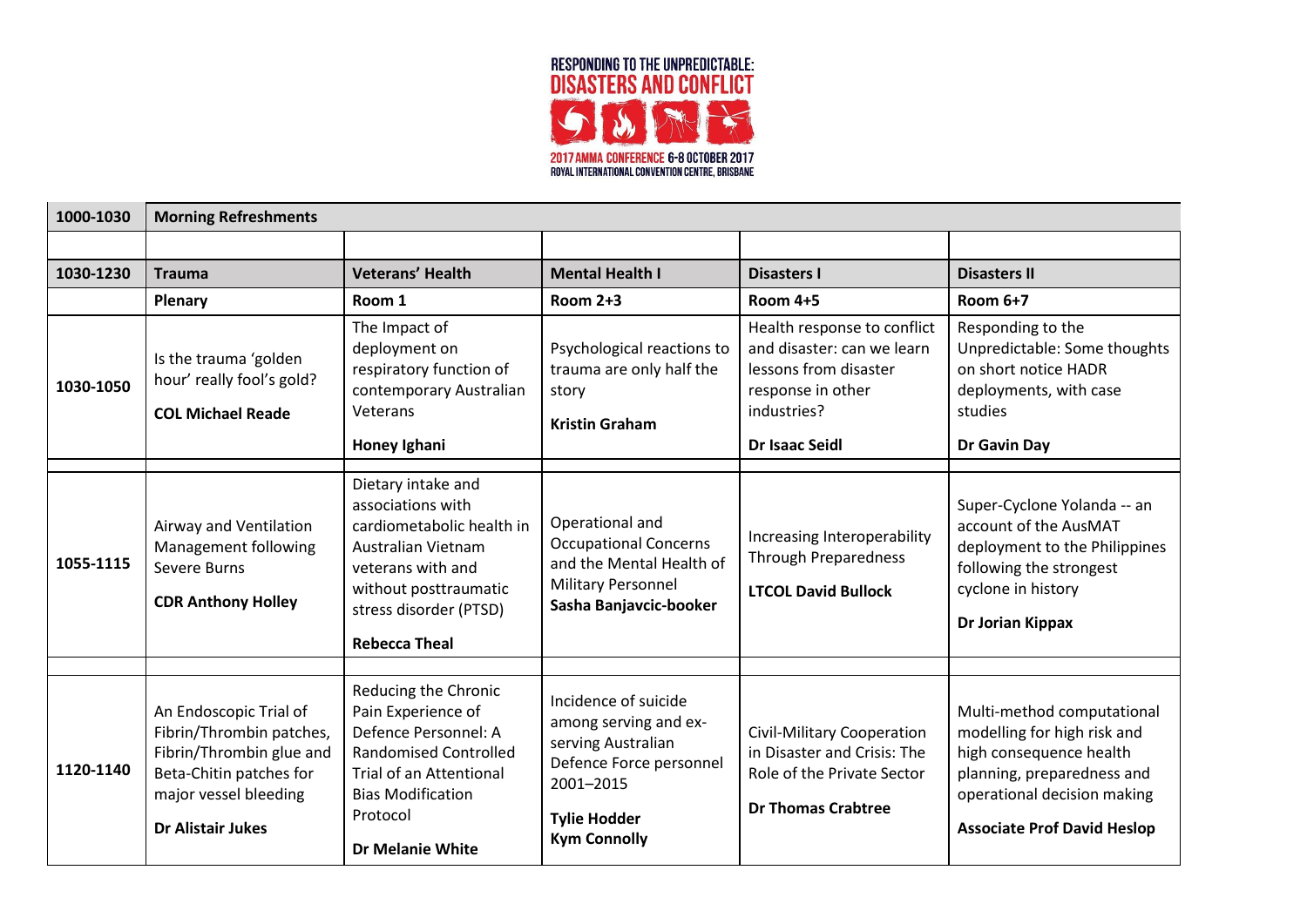

| 1145-1205 | The Use of Ketamine as<br>Best Practice in the<br><b>Operational Environment</b><br><b>M</b> Andrews                                                           | The Dark Night of the<br>Veteran's Soul-<br>Understanding the<br>Impact of Spiritual<br><b>Wounds for Australian</b><br>Veterans<br><b>Murray Davies</b> | The Longitudinal ADF<br><b>Study Evaluating</b><br>Resilience (LASER-<br>Resilience): Exploring<br>Social Support in the<br><b>Initial Years of Military</b><br>Service<br><b>Carolina Casetta</b> | Focus on civilians: Planning<br>and sustaining multiple<br>trauma hospitals in a<br>conflict zone in support of<br>humanitarian efforts<br><b>Leo Cusack</b> | In disasters and conflict there<br>is always an animal dimension:<br>a need for deployable military<br>veterinary personnel in the<br><b>ADF</b><br><b>MAJ Kendall Crocker</b> |
|-----------|----------------------------------------------------------------------------------------------------------------------------------------------------------------|----------------------------------------------------------------------------------------------------------------------------------------------------------|----------------------------------------------------------------------------------------------------------------------------------------------------------------------------------------------------|--------------------------------------------------------------------------------------------------------------------------------------------------------------|--------------------------------------------------------------------------------------------------------------------------------------------------------------------------------|
|           |                                                                                                                                                                |                                                                                                                                                          | <b>Dimensions of Resilience</b>                                                                                                                                                                    |                                                                                                                                                              |                                                                                                                                                                                |
| 1210-1230 | Far-Forward Operations:<br><b>Current Gaps and</b><br>Challenges in treating<br>hemorrhagic shock and<br>traumatic brain injury<br><b>Prof Geoffrey Dobson</b> | The Camino - an Ancient<br>Way back to Veterans'<br><b>Mental Health</b><br>MAJ Sanjiva Wijesinha                                                        | among Australian<br><b>Vietnam War Veterans:</b><br><b>Exploratory Factor</b><br>Analysis of the Connor-<br>Davidson Resilience Scale<br>and Relationship with<br>Psychopathology                  | The Syrian refugee crisis -<br>the public health response<br>Dr Paul Byleveld                                                                                | Nested disasters - what<br>happens when a mass casualty<br>incident occurs within a<br>disaster zone?<br>Dr Jorian Kippax                                                      |
|           |                                                                                                                                                                |                                                                                                                                                          | <b>Chloe Kidd</b>                                                                                                                                                                                  |                                                                                                                                                              |                                                                                                                                                                                |
| 1230-1330 | Lunch                                                                                                                                                          |                                                                                                                                                          |                                                                                                                                                                                                    |                                                                                                                                                              |                                                                                                                                                                                |
| 1330-1530 | <b>Disaster Health Planning</b>                                                                                                                                | Governance                                                                                                                                               | <b>Mental Health II</b>                                                                                                                                                                            | <b>Professional Development</b>                                                                                                                              | <b>Non-Combat Casualties</b>                                                                                                                                                   |
|           | Plenary                                                                                                                                                        | Room 1                                                                                                                                                   | <b>Room 2+3</b>                                                                                                                                                                                    | <b>Room 4+5</b>                                                                                                                                              | <b>Room 6+7</b>                                                                                                                                                                |
| 1330-1350 | <b>Mobile Medical</b><br><b>Treatment Facilities -</b><br>Experiences of<br>Developing and Using<br>Modern Systems                                             | What is resilience? How<br>can we improve<br>resilience, of ourselves<br>and our systems?<br><b>Dr Isaac Seidl</b>                                       | <b>Panel Discussion 1</b><br>The Transition and<br><b>Wellbeing Research</b><br>Programme: pre-release<br>update                                                                                   | Directorate Navy Health,<br><b>Professional Development</b><br>Organisation - a journey of<br>opportunity<br><b>CMDR Kate Tindall and</b>                    | Physical Profile of Recruits at<br>ARTC Kapooka and<br>Relationship to<br>Musculoskeletal Injury During<br>Training: Baseline<br>observations from the PREFIT                  |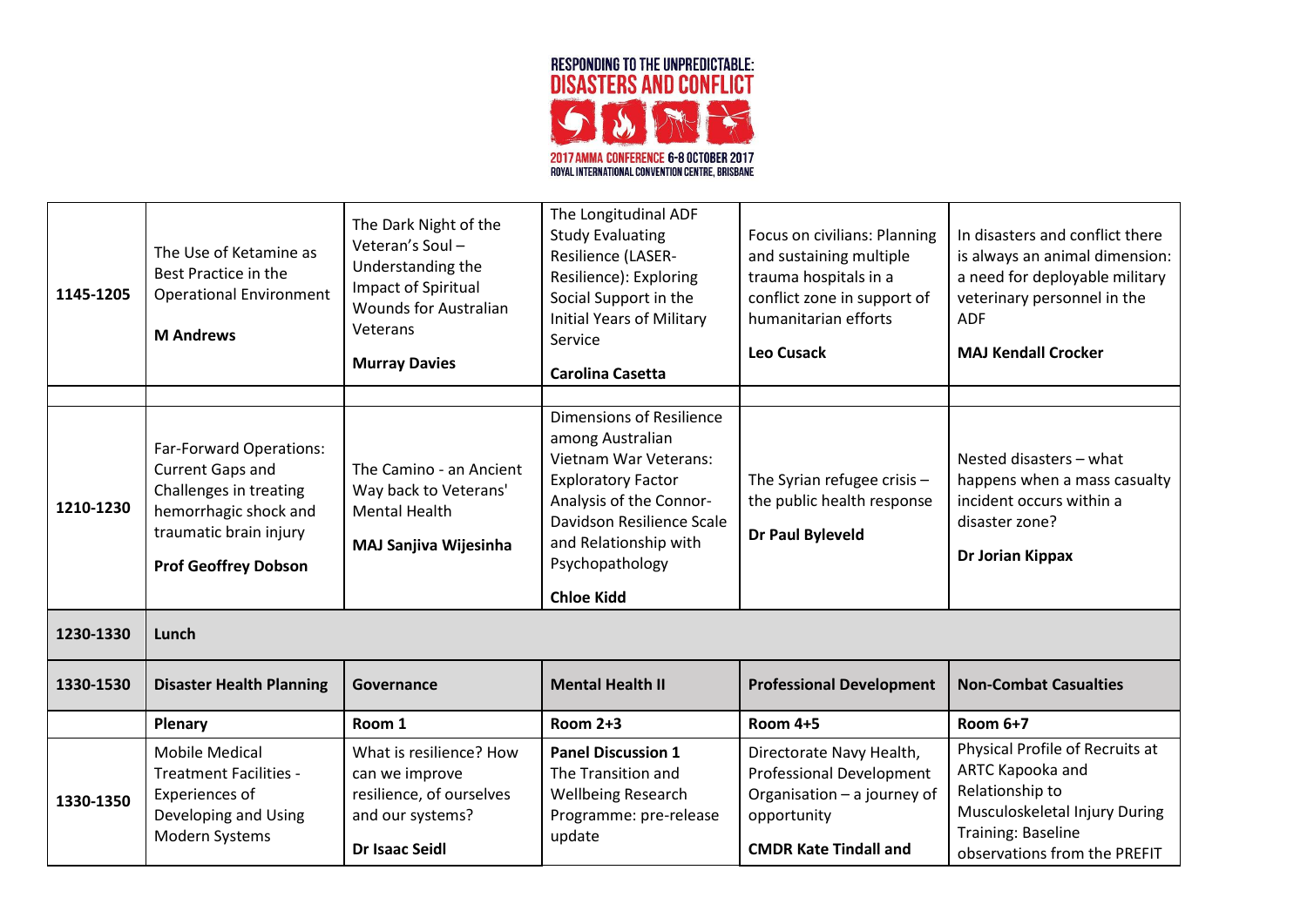

|           | <b>Peter Demand</b>                                                                                                                                       |                                                                                                                             | <b>Panel members:</b><br>Dr Miranda Van Hooff<br>Dr Ellie Lawrence-wood<br><b>Prof David Forbes</b><br><b>Prof Alexander</b><br><b>McFarlane</b><br><b>COL Nicole Sadler</b><br><b>Helen Benassi</b><br><b>Dr Stephanie Hodson</b><br><b>Craig Hansen</b> | <b>LCDR Ian Richardson</b>                                                                                                                                         | study<br>Dr Belinda Beck                                                                                                                    |
|-----------|-----------------------------------------------------------------------------------------------------------------------------------------------------------|-----------------------------------------------------------------------------------------------------------------------------|-----------------------------------------------------------------------------------------------------------------------------------------------------------------------------------------------------------------------------------------------------------|--------------------------------------------------------------------------------------------------------------------------------------------------------------------|---------------------------------------------------------------------------------------------------------------------------------------------|
|           |                                                                                                                                                           |                                                                                                                             |                                                                                                                                                                                                                                                           |                                                                                                                                                                    |                                                                                                                                             |
| 1355-1415 | A Systematic Approach to<br><b>Ensure Full Preparedness</b><br>of Medical Support<br>Missions in Disaster and<br><b>Conflict Scenarios</b><br>Jan Krueder | <b>Health Workforce</b><br>Governance Framework<br><b>GPCAPT Paula Ibbotson</b>                                             | <b>Panel Discussion 2</b><br>The Transition and<br><b>Wellbeing Research</b><br>Programme: pre-release<br>update                                                                                                                                          | Back to the future -<br>Immersive Full Mission<br>Profile Training for Health<br>Pers and First Responders<br>at Army School of Health<br><b>Stewart Robertson</b> | Developing AUSMAT's<br><b>Rehabilitation Capability:</b><br>Applying the Technical<br><b>Standards to Practice</b><br><b>Erica Bleakley</b> |
|           |                                                                                                                                                           |                                                                                                                             |                                                                                                                                                                                                                                                           |                                                                                                                                                                    |                                                                                                                                             |
| 1420-1440 |                                                                                                                                                           | <b>Garrison Health Clinical</b><br>Governance - Consumer<br>Engagement<br><b>Madeline Makeham</b><br><b>Janine Fletcher</b> | <b>Panel Discussion 3</b><br>The Transition and<br><b>Wellbeing Research</b><br>Programme: pre-release<br>update                                                                                                                                          | New Zealand military<br>nurses navigating<br>professional<br>accountabilities and role<br>expectations<br><b>LTCOL Maree Sheard</b>                                | The Silent Enemy -<br>Understanding infectious<br>disease threats in the post-<br>disaster setting<br><b>LTCOL Peta Mantel</b>              |
|           |                                                                                                                                                           |                                                                                                                             |                                                                                                                                                                                                                                                           |                                                                                                                                                                    |                                                                                                                                             |
|           | A review of civil-military                                                                                                                                | Military Healthcare                                                                                                         | <b>Panel Discussion 4</b>                                                                                                                                                                                                                                 | <b>Preparing ADF Nursing</b>                                                                                                                                       | <b>Malaria-Associated Mortality</b>                                                                                                         |
| 1445-1505 | cooperation and                                                                                                                                           | Leadership: Preparing our                                                                                                   | The Transition and                                                                                                                                                                                                                                        | Officers for War and                                                                                                                                               | in the ADF during the                                                                                                                       |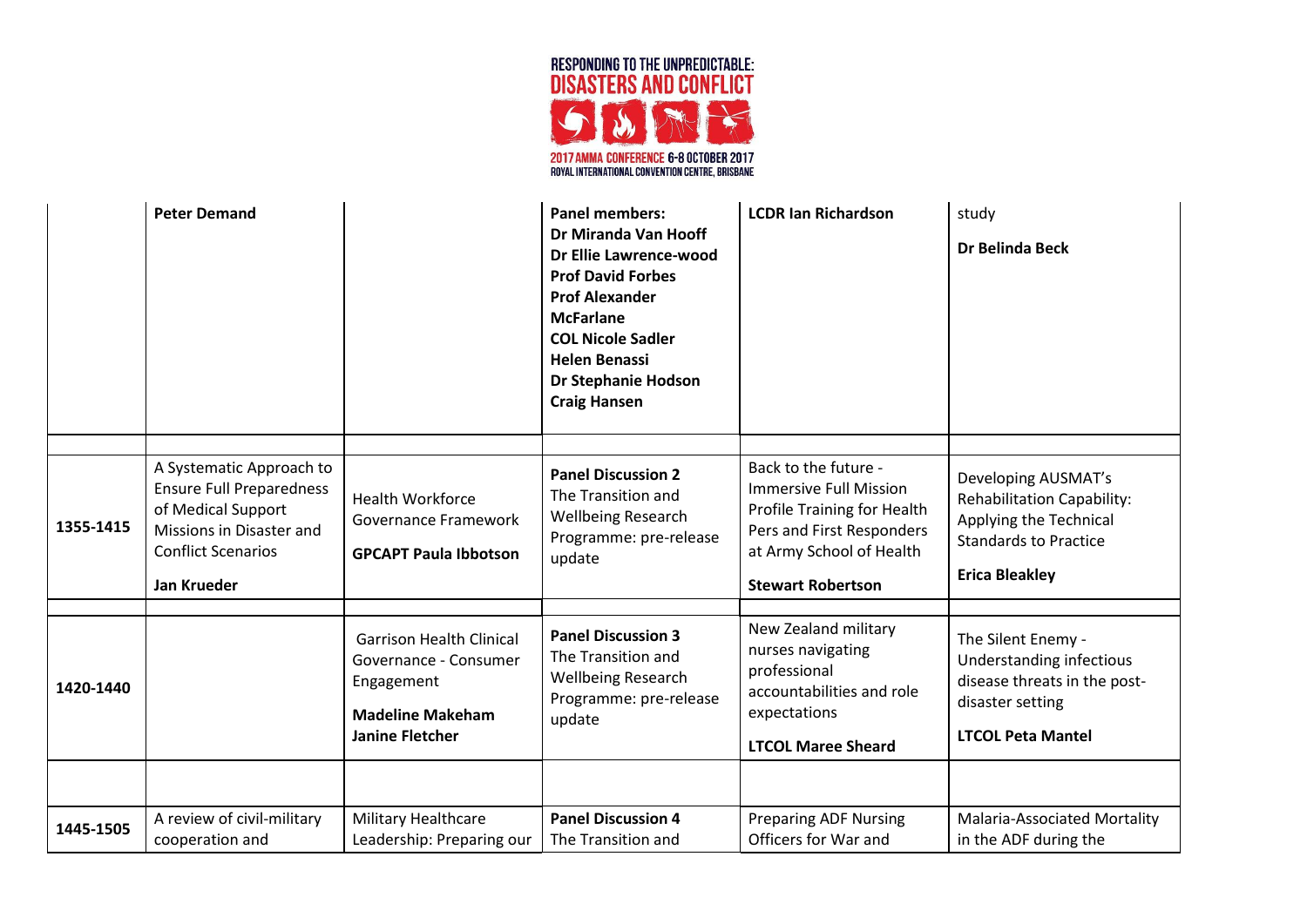

|           | response during epidemic                                                                                                                     | people for the                                                                                                                                                                                  | <b>Wellbeing Research</b>                                                                                                                                        | <b>Conflict and Disasters and</b>                                                                                                                                          | <b>Twentieth Century</b>                                                                                                                          |
|-----------|----------------------------------------------------------------------------------------------------------------------------------------------|-------------------------------------------------------------------------------------------------------------------------------------------------------------------------------------------------|------------------------------------------------------------------------------------------------------------------------------------------------------------------|----------------------------------------------------------------------------------------------------------------------------------------------------------------------------|---------------------------------------------------------------------------------------------------------------------------------------------------|
|           | and pandemic events                                                                                                                          | unpredictable                                                                                                                                                                                   | Programme: pre-release                                                                                                                                           | Humanitarian missions                                                                                                                                                      | <b>Prof G Dennis Shanks</b>                                                                                                                       |
|           | <b>Assoc Prof David Heslop</b>                                                                                                               | <b>LTCOL Louise Martin</b>                                                                                                                                                                      | update                                                                                                                                                           | and                                                                                                                                                                        |                                                                                                                                                   |
|           |                                                                                                                                              |                                                                                                                                                                                                 |                                                                                                                                                                  | <b>CAPT Alison Reardon</b>                                                                                                                                                 |                                                                                                                                                   |
| 1510-1530 | <b>Garrison Health Planning</b><br>for International Disaster<br>Relief - Operation FIJI<br><b>ASSIST 2016</b><br><b>CAPT Colin Strachan</b> | Averting disaster by<br>management of recall<br>and follow-up -One<br>Health Centre's journey<br>to acquit referrals and<br>test requests.<br><b>Heather Sheridan</b><br><b>Dr Helen Mooney</b> | Supporting those with<br>post-traumatic stress to<br>sustain or transition back<br>to work: A novel tailored<br>health coaching program<br><b>Louise Pitcher</b> | Australasian Military<br><b>Medicine College</b><br><b>Dr Vanessa Weenink</b>                                                                                              | The burden of Non-<br>Communicable Diseases after<br>Sudden Onset Disasters - the<br><b>AUSMAT Experience</b><br><b>David Read</b>                |
|           |                                                                                                                                              |                                                                                                                                                                                                 |                                                                                                                                                                  |                                                                                                                                                                            |                                                                                                                                                   |
| 1530-1600 | <b>Afternoon Refreshments</b>                                                                                                                |                                                                                                                                                                                                 |                                                                                                                                                                  |                                                                                                                                                                            |                                                                                                                                                   |
|           |                                                                                                                                              |                                                                                                                                                                                                 |                                                                                                                                                                  |                                                                                                                                                                            |                                                                                                                                                   |
| 1600-1645 | <b>Disaster III</b>                                                                                                                          | <b>Capability</b>                                                                                                                                                                               | <b>History</b>                                                                                                                                                   | <b>Forensics</b>                                                                                                                                                           | <b>Remote Medical Care</b>                                                                                                                        |
|           | <b>Plenary</b>                                                                                                                               | Room 1                                                                                                                                                                                          | Room 2+3                                                                                                                                                         | <b>Room 4+5</b>                                                                                                                                                            | Room 6+7                                                                                                                                          |
| 1600-1620 | The West African Ebola<br>Virus Epidemic: Delivering<br>Predictable Care in an<br><b>Unpredictable Setting</b><br><b>Dr Thomas Crabtree</b>  | JP2060-4 Health<br>Knowledge Management<br>- The Key to a digitized<br>defence health capability<br><b>LTCOL David Bullock</b>                                                                  | Navy Health Sailor<br>Uniforms<br>Dr Neil Westphalen                                                                                                             | Human Decomposition and<br>Taphonomy:<br>Understanding these<br>Principles to Aid in Conflict<br>and Humanitarian Death<br>Investigations<br><b>FLTLT John David North</b> | Providing Medical Care to<br>Gurkha Veterans through an<br>Integrated System of Remote<br><b>Health Clinics in Nepal</b><br><b>Dr Craig Stark</b> |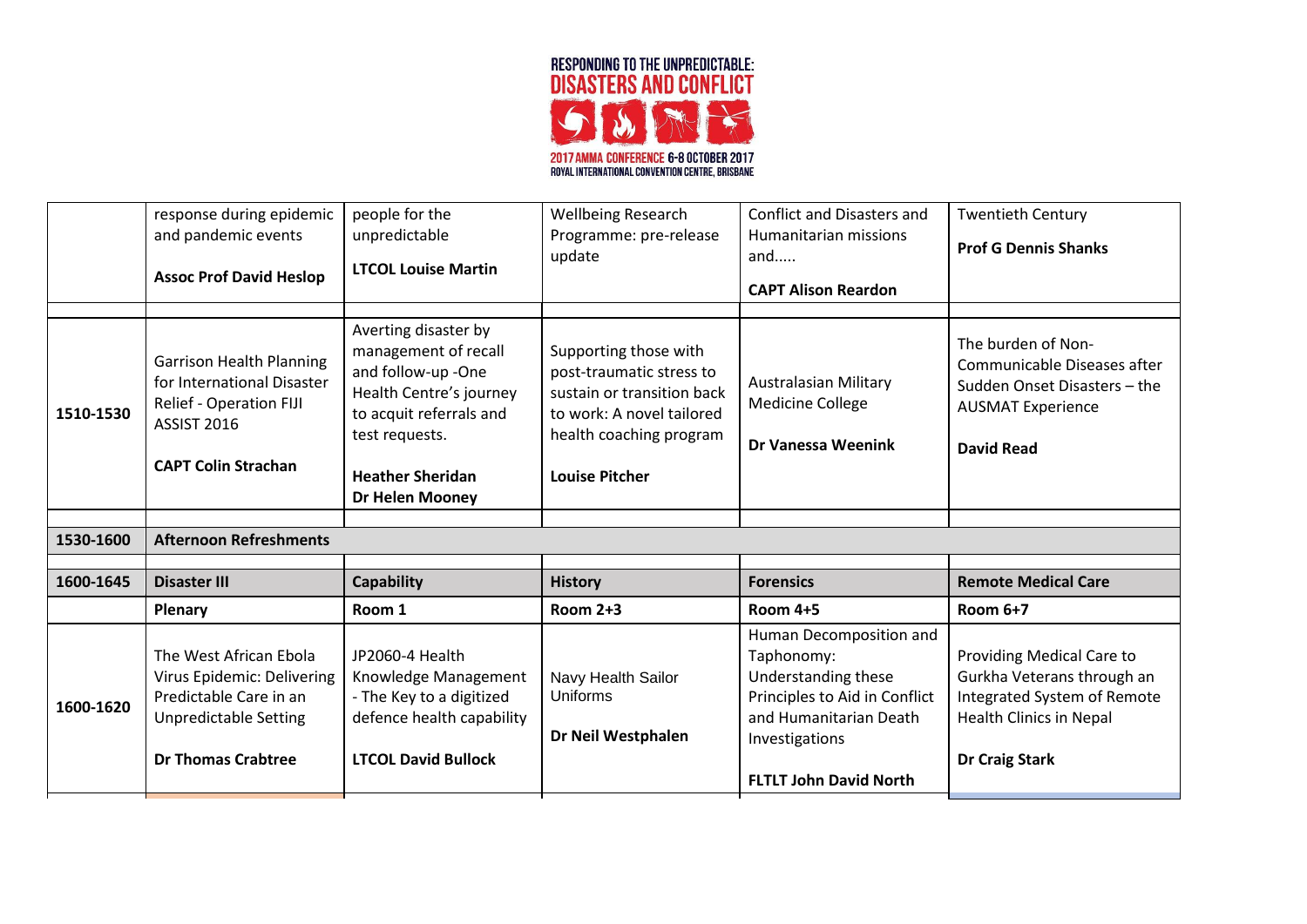

| 1625-1645 | Disaster Response:<br>Providing Medical and<br>Security Assistance to<br><b>Expatriates and Travellers</b><br>affected by the 2015<br>Earthquake in Nepal<br><b>Dr Craig Stark</b> | <b>RACS Trauma Verification</b><br>of the 2nd General Health<br><b>Battalion Role 2E Hospital</b><br><b>CAPT Robert Eccleston</b> | Military Medicine-An<br><b>Artistic Perspective</b><br><b>Michael Dowsett AM</b> | Forensic Odontology (FOd)<br>in Disaster Victim<br>Identification - its History<br>and Importance<br><b>CAPT Sam Osborn</b> | <b>Global Emergency Medical</b><br>Team Classification &<br>standards<br><b>WGCDR Bronte Martin</b> |
|-----------|------------------------------------------------------------------------------------------------------------------------------------------------------------------------------------|-----------------------------------------------------------------------------------------------------------------------------------|----------------------------------------------------------------------------------|-----------------------------------------------------------------------------------------------------------------------------|-----------------------------------------------------------------------------------------------------|
|           | <b>Keynote Speaker</b>                                                                                                                                                             |                                                                                                                                   |                                                                                  |                                                                                                                             |                                                                                                     |
| 1650-1750 | The ADF Mental Health Journey - what we've achieved and where we are going                                                                                                         |                                                                                                                                   |                                                                                  |                                                                                                                             |                                                                                                     |
|           | <b>AVM Tracy Smart</b>                                                                                                                                                             |                                                                                                                                   |                                                                                  |                                                                                                                             |                                                                                                     |
|           |                                                                                                                                                                                    |                                                                                                                                   |                                                                                  |                                                                                                                             |                                                                                                     |
| 1750-1755 |                                                                                                                                                                                    | Welcome Reception Opening from Bruce Armstrong, Aspen Medical                                                                     |                                                                                  |                                                                                                                             |                                                                                                     |
|           |                                                                                                                                                                                    |                                                                                                                                   |                                                                                  |                                                                                                                             |                                                                                                     |
| 1800-1930 |                                                                                                                                                                                    | Welcome Reception - Exhibition Area, Royal International Convention Centre                                                        |                                                                                  |                                                                                                                             | <b>aspenmedical</b>                                                                                 |
|           |                                                                                                                                                                                    |                                                                                                                                   |                                                                                  |                                                                                                                             |                                                                                                     |
|           | <b>Saturday 7 October</b>                                                                                                                                                          |                                                                                                                                   |                                                                                  |                                                                                                                             |                                                                                                     |
| 0800-1800 | Registration                                                                                                                                                                       |                                                                                                                                   |                                                                                  |                                                                                                                             |                                                                                                     |
|           |                                                                                                                                                                                    |                                                                                                                                   |                                                                                  |                                                                                                                             |                                                                                                     |
| 0800-1600 | <b>Exhibition Open</b>                                                                                                                                                             |                                                                                                                                   |                                                                                  |                                                                                                                             |                                                                                                     |
| 0900-0905 | Welcome                                                                                                                                                                            |                                                                                                                                   |                                                                                  |                                                                                                                             |                                                                                                     |
|           |                                                                                                                                                                                    |                                                                                                                                   |                                                                                  |                                                                                                                             |                                                                                                     |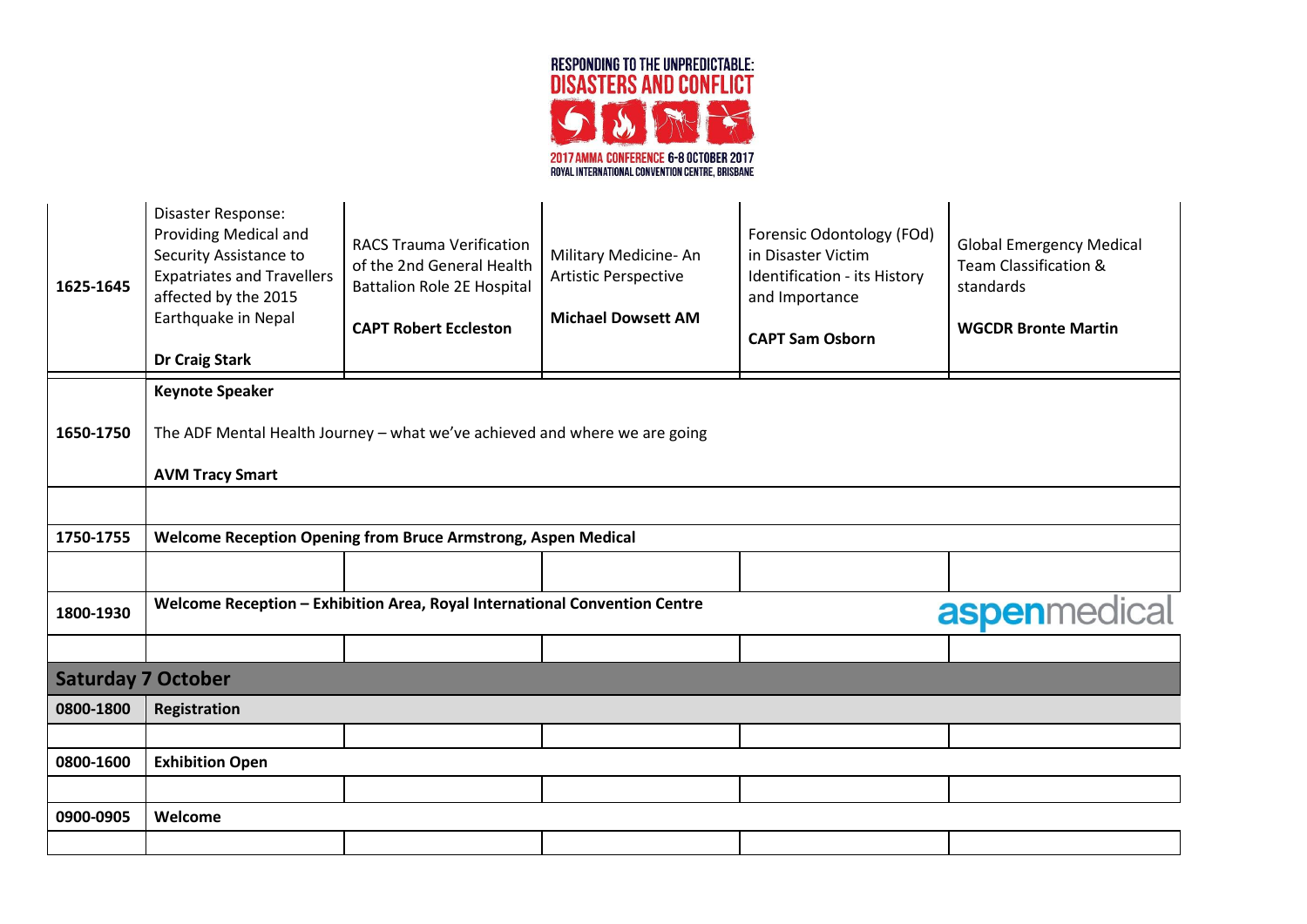

|           | <b>Graeme Shirtley Oration</b>                                                                                                                            |                                                                                                                                                                             |                                                                                                                                                                                                                                                      |                                                                                                                                                       |                                                                                                                        |
|-----------|-----------------------------------------------------------------------------------------------------------------------------------------------------------|-----------------------------------------------------------------------------------------------------------------------------------------------------------------------------|------------------------------------------------------------------------------------------------------------------------------------------------------------------------------------------------------------------------------------------------------|-------------------------------------------------------------------------------------------------------------------------------------------------------|------------------------------------------------------------------------------------------------------------------------|
| 0910-1000 | War and Medicine in an age of uncertainty                                                                                                                 |                                                                                                                                                                             |                                                                                                                                                                                                                                                      |                                                                                                                                                       |                                                                                                                        |
|           | <b>Colonel (Rtd) Susan Neuhaus CSC</b>                                                                                                                    |                                                                                                                                                                             |                                                                                                                                                                                                                                                      |                                                                                                                                                       |                                                                                                                        |
|           |                                                                                                                                                           |                                                                                                                                                                             |                                                                                                                                                                                                                                                      |                                                                                                                                                       |                                                                                                                        |
| 1000-1030 | <b>Morning Refreshments</b>                                                                                                                               |                                                                                                                                                                             |                                                                                                                                                                                                                                                      |                                                                                                                                                       |                                                                                                                        |
|           |                                                                                                                                                           |                                                                                                                                                                             |                                                                                                                                                                                                                                                      |                                                                                                                                                       |                                                                                                                        |
| 1030-1230 | <b>Lessons</b>                                                                                                                                            | <b>Substances</b>                                                                                                                                                           | <b>Mental Health III</b>                                                                                                                                                                                                                             | <b>Wounds</b>                                                                                                                                         | <b>Up and Down</b>                                                                                                     |
|           | Plenary                                                                                                                                                   | Room 1                                                                                                                                                                      | <b>Room 2+3</b>                                                                                                                                                                                                                                      | <b>Room 4+5</b>                                                                                                                                       | Room 6+7                                                                                                               |
| 1030-1050 | <b>Deployment Stressors</b><br>from a Royal New<br><b>Zealand Navy Perspective</b><br><b>Juliet Battersby</b>                                             | The influence of Post-<br><b>Traumatic Stress Disorder</b><br>(PTSD) on analgesic use in<br>Vietnam veterans with<br>musculoskeletal<br>conditions<br><b>Dr Anna Moffat</b> | <b>Confirmatory Factor</b><br>Analysis and<br><b>Psychometric Properties</b><br>of the Clinician-<br>Administered<br><b>Posttraumatic Stress</b><br>Disorder Scale (CAPS-5)<br>within an Australian<br>Vietnam Veteran Sample<br><b>John Gilmour</b> | <b>Shooting Reconstruction</b><br>and Terminal Ballistics:<br>Determinations from<br><b>Examining Wound Patterns</b><br><b>FLTLT John David North</b> | Military Oxygen Diving: Acute<br><b>Pulmonary Oxygen Toxicity</b><br><b>CPL Justin King</b>                            |
|           |                                                                                                                                                           |                                                                                                                                                                             |                                                                                                                                                                                                                                                      |                                                                                                                                                       |                                                                                                                        |
| 1055-1115 | Dunk, Dunk, Sunk: The<br><b>Role of the Medical</b><br>Allowance List in<br>Response to a Submarine<br><b>Escape and Rescue</b><br><b>LT Jenny Frasco</b> | Anger, Stress, and<br>Alcohol-Related<br>Difficulties in the Military:<br>A brief group ACT<br>intervention<br><b>Shane Harvey</b><br><b>David Bimler</b>                   | An Evaluation of Mental<br><b>Health First Aid Training</b><br>with Australian Army<br>Cadets<br>Dr Geoffrey Orme<br><b>CAPT Eloise Dews</b>                                                                                                         | Facing the past to face the<br>future: facial disfigurement<br>from the First World War<br>to Afghanistan<br><b>Dr Kerry Neale</b>                    | Royal Australian Air Force<br><b>Aeromedical Evacuation</b><br>Capability in Disaster<br><b>SQNLDR Cameron Brockel</b> |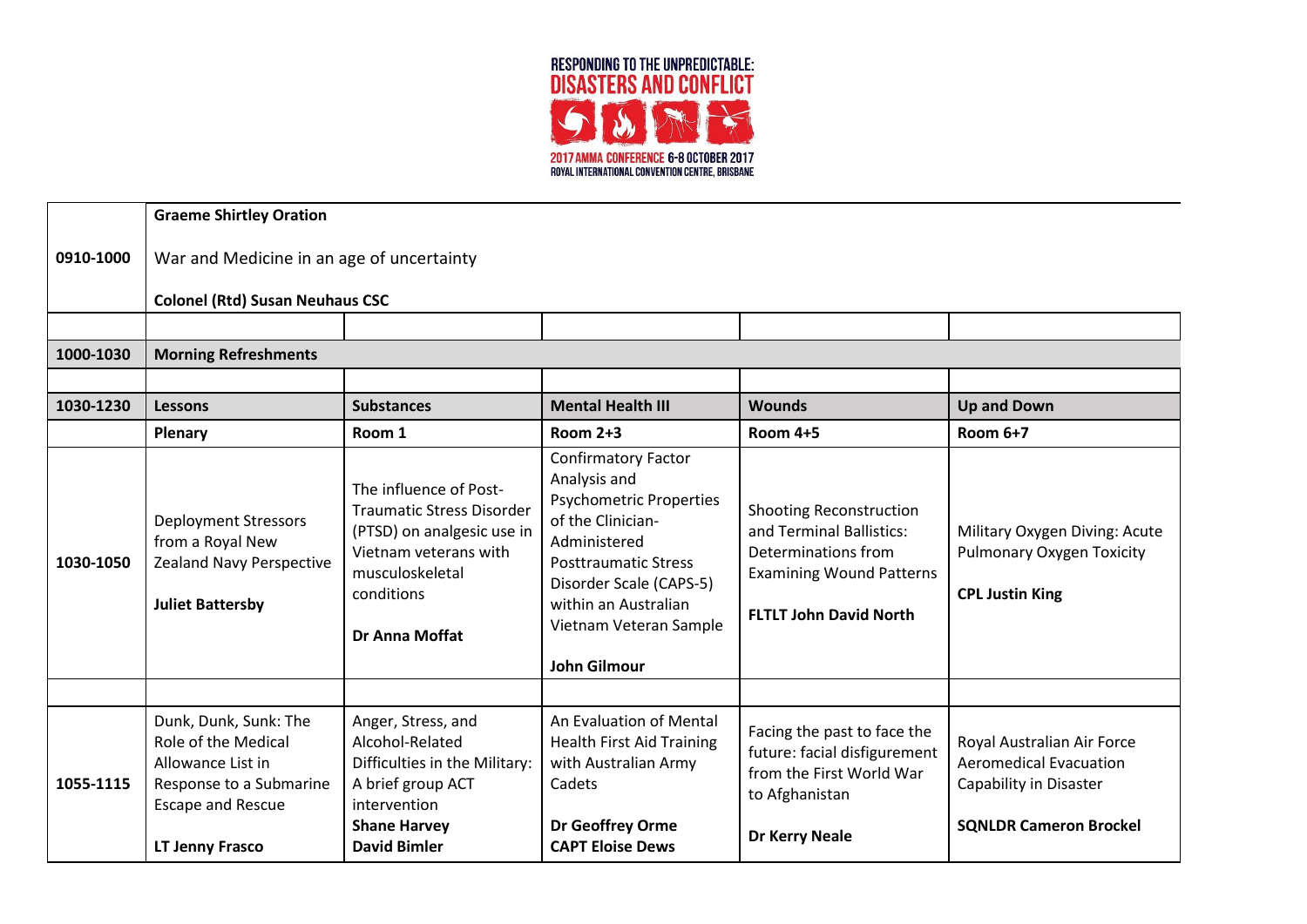

| 1120-1140 | An overview of the Navy<br>Profile of Unit Leadership<br>Satisfaction and<br>Effectiveness (PULSE)<br><b>Vanessa Barone</b><br><b>Jennifer Wheeler</b> | Measuring the<br>effectiveness of the in-<br>hospital and on-base<br>(P.A.R.T.Y.) programs on<br>reducing alcohol related<br>harms in naval trainees:<br>P.A.R.T.Y. Defence.<br><b>LEUT Jason Watterson</b> | RESET - Review of a pilot<br>implementation of an<br>ADF specific mental<br>health and wellbeing<br>prevention program that<br>focuses on self-efficacy<br>and adaptive coping skills<br>Dr David Said<br><b>LTCOL Jacqueline</b><br><b>Costello</b> | <b>Australian Dental Support</b><br>to Operations -<br><b>Contemporary Experiences</b><br>from Afghanistan<br><b>CAPT Thomas Fenelon</b> | From concurrent to<br>integrated: Innovatively<br>challenging traditional<br>paradigms of aeromedical<br>evacuation interoperability -<br>Exercise Cope North 17<br><b>FLTLT Shaun Robertson</b> |
|-----------|--------------------------------------------------------------------------------------------------------------------------------------------------------|-------------------------------------------------------------------------------------------------------------------------------------------------------------------------------------------------------------|------------------------------------------------------------------------------------------------------------------------------------------------------------------------------------------------------------------------------------------------------|------------------------------------------------------------------------------------------------------------------------------------------|--------------------------------------------------------------------------------------------------------------------------------------------------------------------------------------------------|
|           |                                                                                                                                                        |                                                                                                                                                                                                             |                                                                                                                                                                                                                                                      |                                                                                                                                          |                                                                                                                                                                                                  |
| 1145-1205 | Ex SEA HORIZON 2017:<br>Learning to "Be<br>Amphibian"<br>Dr Neil Westphalen                                                                            | Step Up! A Stepped Care<br>Approach to Alcohol<br>Management in the ADF<br><b>Jennifer Harland</b><br><b>Pennye Richter</b>                                                                                 | Evaluation of the 'Post<br>War: Survive to Thrive'<br>Online Program for Ex-<br>Service Personnel<br><b>Dr Justine Evans</b>                                                                                                                         | <b>Enhancing Legislation</b><br><b>Protecting ADF Reservists</b><br><b>LTCOL Chris Grigsby</b>                                           | Pathological Jackpot!<br><b>Dr Peter Hurly</b>                                                                                                                                                   |
|           |                                                                                                                                                        |                                                                                                                                                                                                             |                                                                                                                                                                                                                                                      |                                                                                                                                          |                                                                                                                                                                                                  |
| 1210-1230 | <b>HMAS Canberra support</b><br>to OP Fiji Assist 16<br>Dr Neil Westphalen                                                                             | Risk and protective<br>factors associated with<br>service life in the NZDF<br><b>COL Clare Bennett</b>                                                                                                      | Neurofeedback in the<br>treatment of<br>Posttraumatic stress<br>disorder: a case series<br>report<br><b>Tamara Lorensen</b>                                                                                                                          | Do Not Use a Loaded Rifle<br>for a Splint<br><b>Dr Andrew Gordon</b>                                                                     | How telemedicine is<br>transforming remote and aero<br>medical medicine<br><b>Dr Neil Nerwich</b>                                                                                                |
|           |                                                                                                                                                        |                                                                                                                                                                                                             |                                                                                                                                                                                                                                                      |                                                                                                                                          |                                                                                                                                                                                                  |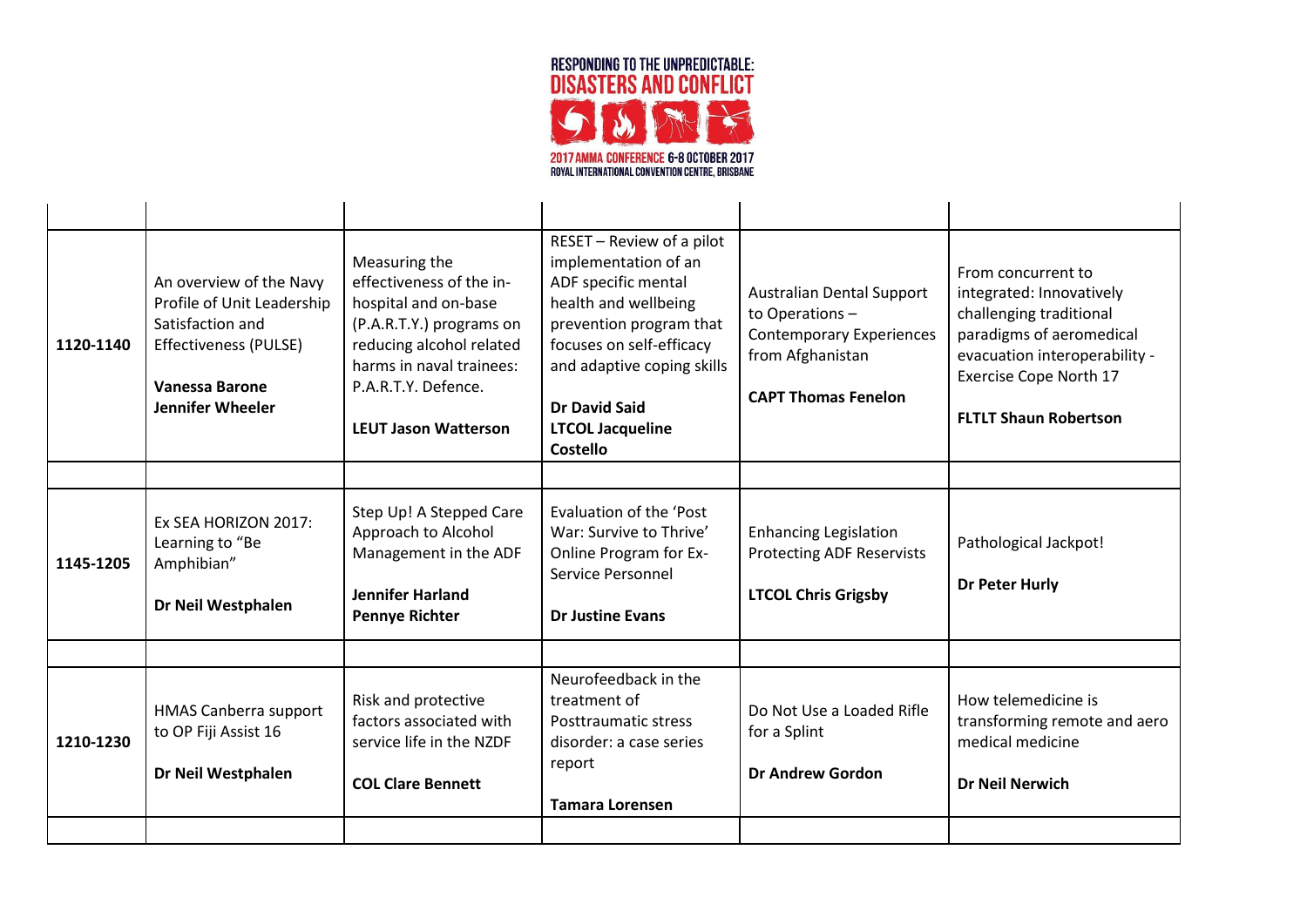

| 1230-1330 | <b>Lunch - Poster Presentation</b> |                                                                                                                                    |                                                                                                                                     |                                                                                                          |                      |
|-----------|------------------------------------|------------------------------------------------------------------------------------------------------------------------------------|-------------------------------------------------------------------------------------------------------------------------------------|----------------------------------------------------------------------------------------------------------|----------------------|
|           |                                    |                                                                                                                                    |                                                                                                                                     |                                                                                                          |                      |
| 1330-1505 | <b>RAAF Breakout</b>               | <b>Miscellaneous</b>                                                                                                               | <b>Operational Military</b><br><b>Psychology</b>                                                                                    | <b>Musculoskeletal</b><br><b>Miscellany</b>                                                              | <b>Navy Breakout</b> |
|           | <b>Plenary</b>                     | Room 1                                                                                                                             | <b>Room 2+3</b>                                                                                                                     | <b>Room 4+5</b>                                                                                          | <b>Room 6+7</b>      |
| 1330-1350 |                                    | <b>Military Working Dog</b><br><b>Emergency Care</b><br>(MWDEC): Training<br>imperatives for ADF<br>Health personnel               | Part 1 - Military<br>Psychology in Conflict and<br>Disaster more than just<br>screening                                             | Load Carriage: Carry on<br>Soldier                                                                       |                      |
|           |                                    | <b>MAJ Kendall Crocker</b><br><b>WGCDR David Cooksley</b>                                                                          | <b>LTCOL Neanne Bennett</b><br><b>MAJ Dale Hopcraft</b>                                                                             | <b>Dr Robin Orr</b>                                                                                      |                      |
|           |                                    |                                                                                                                                    |                                                                                                                                     |                                                                                                          |                      |
| 1355-1415 |                                    | ANZAC R2E Taji-<br>Commander's memoirs,<br>April 2015 to December<br>2016                                                          | Part 2 - Psychological<br><b>Certification: Getting</b><br>inside the four walls                                                    | Injuries suffered by<br>Australian Army Recruit<br>completing basic training                             |                      |
|           |                                    | Sean Kennaway<br><b>Eron Bottcher</b><br><b>Rob Jones</b>                                                                          | <b>MAJ Kelly Tomlinson</b>                                                                                                          | Dr Benjamin Schram                                                                                       |                      |
|           |                                    |                                                                                                                                    |                                                                                                                                     |                                                                                                          |                      |
| 1420-1440 |                                    | <b>International Military</b><br>Social Work: A multi-<br>national comparative<br>analysis of social work<br>service with military | Part 3 - Lessons Learnt -<br>Reflection on 10 years of<br><b>CIMHS Response within</b><br><b>Operational Military</b><br>Psychology | <b>Building Regional Disaster</b><br>Resilience from a Health<br>Perspective<br><b>Assoc Prof Dianne</b> |                      |
|           |                                    | personnel, veterans, and                                                                                                           |                                                                                                                                     | <b>Stephens</b>                                                                                          |                      |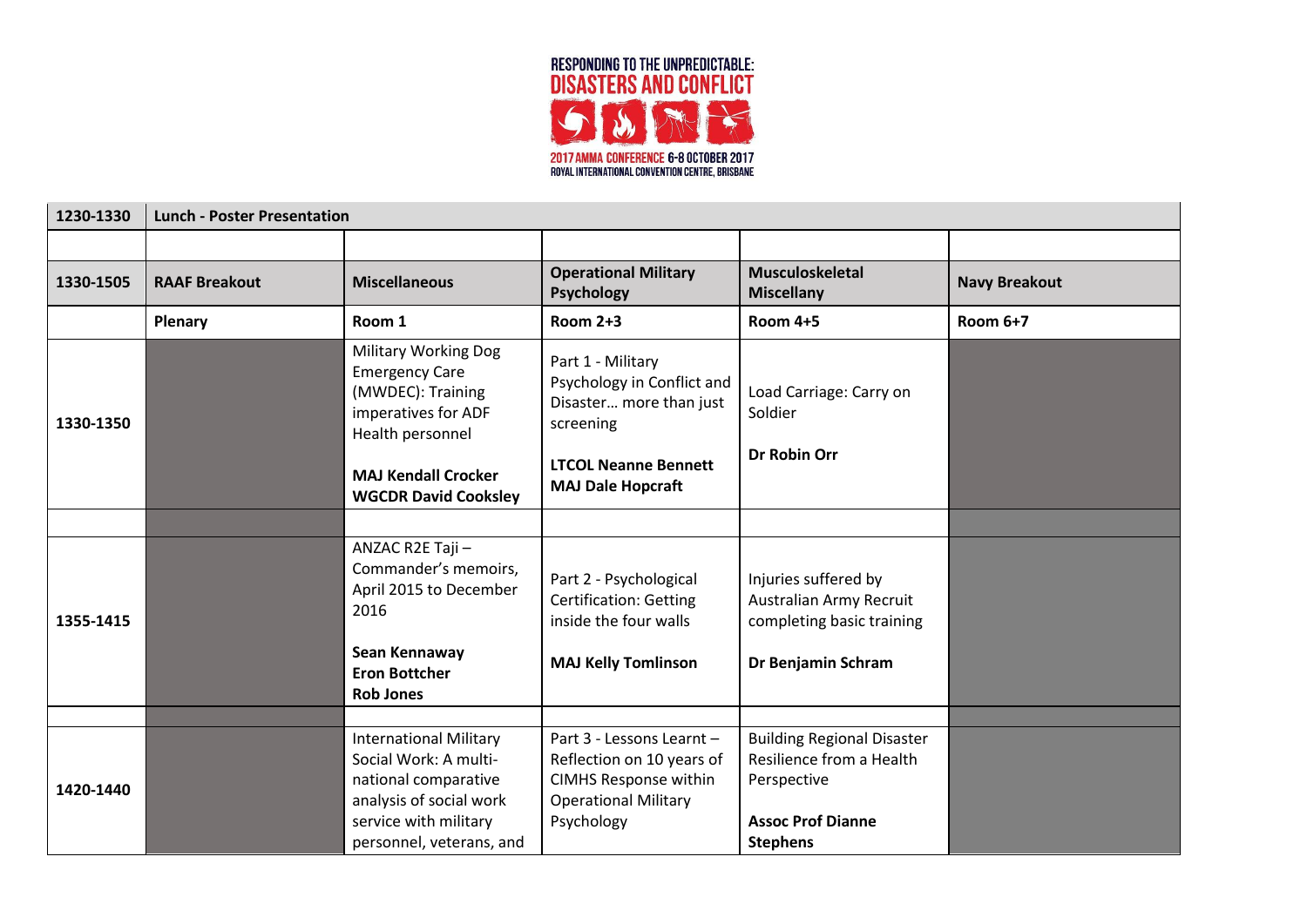

|                |                                                                     | their families<br><b>Karen Green</b>                                                                                                                          | <b>MAJ Sarah Watson</b><br><b>MAJ Rob Whistler</b>                                                                                 |                                                                                                                                |                                                                        |
|----------------|---------------------------------------------------------------------|---------------------------------------------------------------------------------------------------------------------------------------------------------------|------------------------------------------------------------------------------------------------------------------------------------|--------------------------------------------------------------------------------------------------------------------------------|------------------------------------------------------------------------|
| 1445-1505      |                                                                     | <b>Binocular Rivalry Online:</b><br>An online visual test for<br>bipolar disorder for use in<br>large clinical and genetic<br>studies<br><b>Steven Miller</b> | Part 4 - Psychological<br>Outcomes in Conflict and<br>Disaster - are they the<br>same or different?<br><b>LTCOL Neanne Bennett</b> | <b>Holistic Rehabilitation of</b><br>Wounded III and Injured<br>Trainees in a Military<br>Context<br><b>MAJ Allison Gillam</b> |                                                                        |
| 1505-1530      | <b>Afternoon Refreshments</b>                                       |                                                                                                                                                               |                                                                                                                                    |                                                                                                                                |                                                                        |
|                |                                                                     |                                                                                                                                                               |                                                                                                                                    |                                                                                                                                |                                                                        |
| 1530-1620      | <b>Keynote Speaker</b><br>The Lost Diggers<br><b>Ross Coulthart</b> |                                                                                                                                                               |                                                                                                                                    |                                                                                                                                | <b>Australian Government</b><br><b>Department of Veterans' Affairs</b> |
|                |                                                                     |                                                                                                                                                               |                                                                                                                                    |                                                                                                                                |                                                                        |
| 1625-1725      | <b>AMMA AGM</b>                                                     |                                                                                                                                                               |                                                                                                                                    |                                                                                                                                |                                                                        |
|                |                                                                     | <b>Conference Dinner - Royal International Convention Centre</b>                                                                                              |                                                                                                                                    |                                                                                                                                |                                                                        |
| 1900 -<br>2355 |                                                                     |                                                                                                                                                               |                                                                                                                                    |                                                                                                                                | Garrisol<br>Service                                                    |